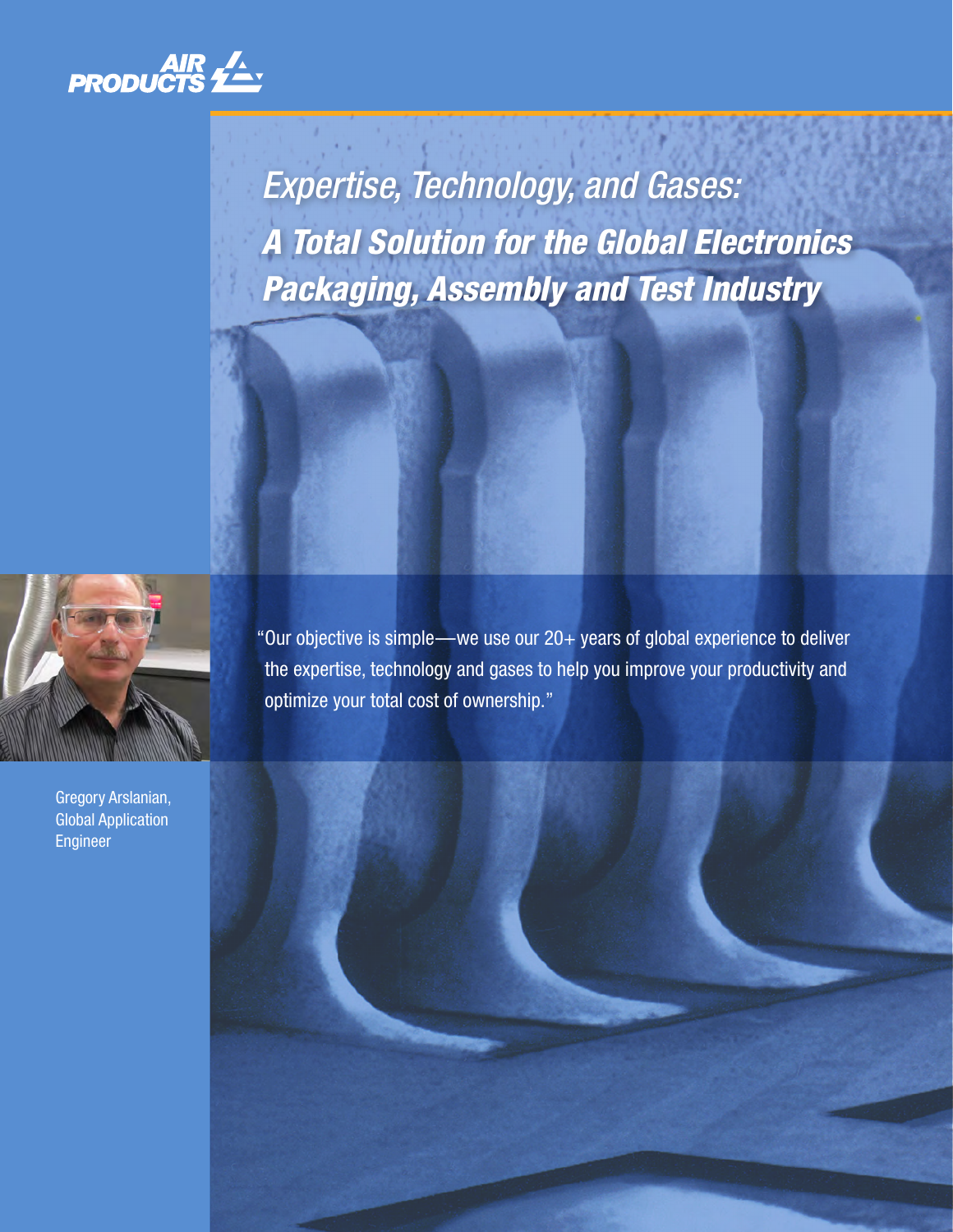Smaller devices. Lead-free solders. No-clean flux chemistries. In the electronics assembly and packaging industry, you are constantly adjusting to something new. At Air Products, we are with you every step of the way to help you achieve greater profits with fewer defects. Our expertise, technologies and gas supply advantages can provide improved profits, uptime, defect reduction, and an overall improvement in the total cost of ownership for your integrated circuit (IC) packaging and printed circuit (PC) board assembly processes.

#### **Self-Alignment, Lead-Free Solder Paste Offset Printing Air Versus Nitrogen Reflow**



*Offset printing of solder paste on printed circuit board pads.*



*Reflowed in air atmosphere, poor wetting and high concentration of flux residue.*

*Reflowed in nitrogen atmosphere, excellent wetting and minimal to no flux residue.*

We have a dedicated team of application engineers providing local and regional support to customers in every region of the world. Our Electronics Packaging, Assembly and Test (EPAT) Group's breadth of experience, understanding of evolving customer needs, and shared best practices bring the advantage to your business. This multitalented EPAT team offers diverse capabilities and is constantly evaluating programs, including: developing gas and process technology such as fluxless soldering research and understanding the effects of atmosphere composition, and then bringing these developments commercially to our customers; providing process technical support to customers, including problem resolution, process optimization, and cost reduction programs; conducting industry-relevant R&D activities with joint development projects with customers, such as lead-free soldering, production trials, and cost of ownership models.

### Technologies That Enable Your Success

At Air Products, we are focused on being the total solutions supplier to the global electronics assembly and packaging industry. Innovative solutions from Air Products include:

*NitroFAS™* – This optimized technology addresses the major issues faced by the assembly and packaging industry by providing nitrogen inerting in wave soldering applications. Through production trials with an Asian-based electronics assembly company, the NitroFAS technology was able to reduce the key defects by 90% to achieve improved production efficiencies and cost savings.



*NitroFAS technology helps an electronics contract assembly company reduce wave solder defects by 90%. Dross formation was reduced by 96% in day-on-day production rates for an annual savings per unit of US\$35,000.*



**Inert Gas Wave Soldering –** (Dross Reduction versus Atmosphere Purity)



*Electron Attachment* – A novel, proprietary technology based on electron attachment for fluxless wafer bumping and copper oxide reduction, this unique and environmentally-friendly technology works at ambient pressure and low temperatures by using nonflammable concentrations of hydrogen. The electron attachment technology promotes the dissociation of hydrogen molecules into electrically charged species to allow for the reduction of solder alloy oxides at lower temperatures than conventional flux based solder alloy oxide reduction processing. This technology will promote solder alloy oxide reduction at the melting point or slightly above it.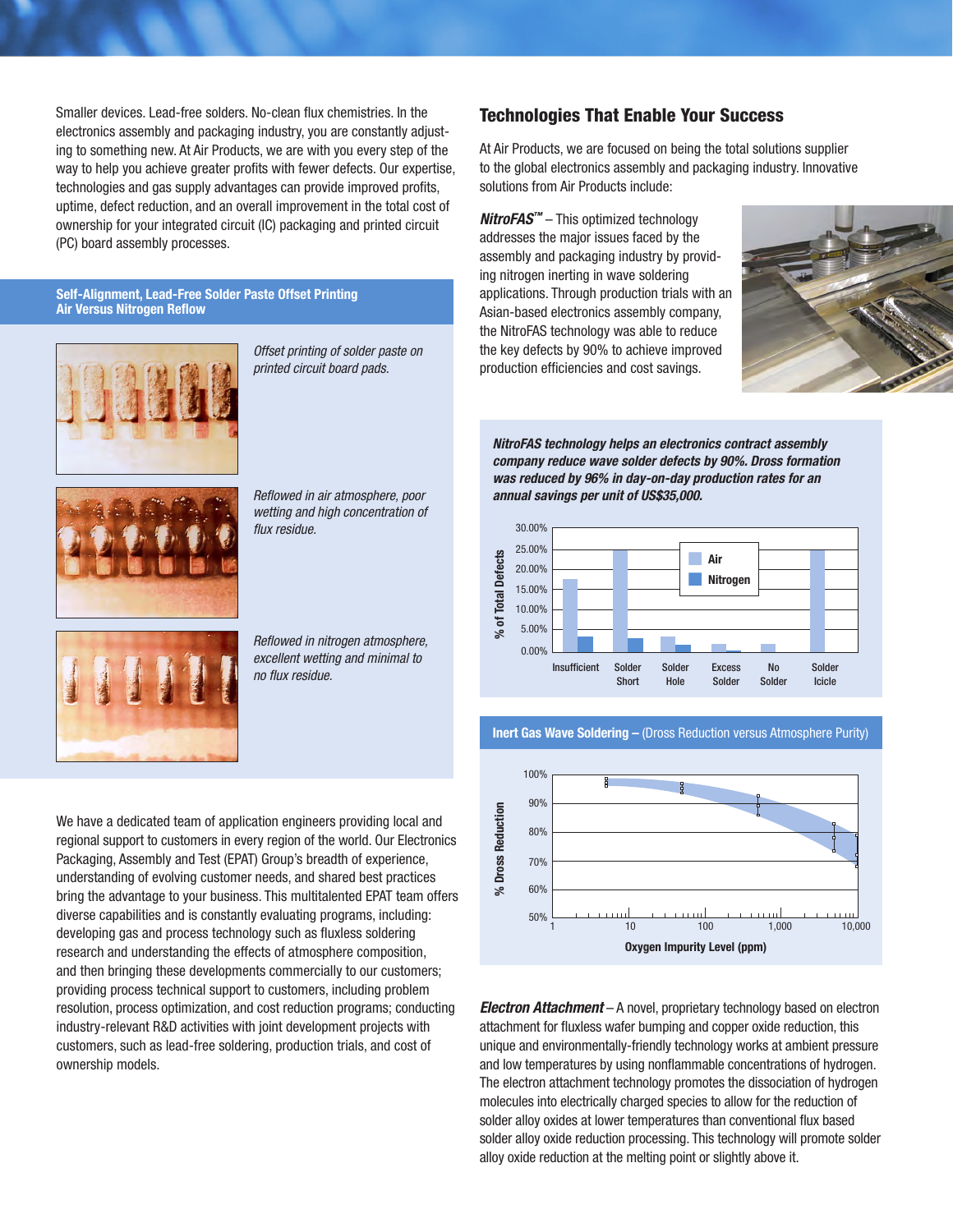## The Right Gas Supply Solution

To complement our technologies, we offer the complete portfolio of reliable gas supply options from liquid/bulk gases to a host of on-site production technologies. Whatever your purity requirements, volumes, and usage needs, we can deliver the right gas supply to meet your exacting process requirements day in and day out.

*Liquid/Bulk Delivered Gases* – Whether your application requires nitrogen, oxygen, hydrogen, argon, helium or a blend of gases, you'll

benefit from our proven experience supplying bulk gases to the electronics industry. Stored in tanks at your site and vaporized as needed for your process, our in-house fleet of computer-dispatched tankers and our trained drivers enable us to quickly fulfill your gas supply requirements.



*On-Site Generated Gases* – Air Products offers a full line of on-site nitrogen generation systems which provide significant savings compared to traditional supply methods. Our High Purity Nitrogen (HPN) plants provide cryogenic-purity nitrogen at 15,000–38,000 standard cubic feet per hour and at a substantial savings compared to hauled-in liquid nitrogen. These HPN plants feature a compact design and easy installation, giving you a dedicated production facility with backup supply. For other processes and applications, our PRISM® PSA or membrane noncryogenic systems can provide on-site generated nitrogen with potential cost savings of up to 50 percent compared to traditional supply modes.





#### *Benefits of Nitrogen Inerting*

#### *For Reflow Soldering*

- Elimination of metal surface oxidation
- Improved wetting of solder to component leads and board
- Reduction in overall soldering defects
- Compatible with low residue flux solder pastes
- First pass soldering yields improvements
- Labor cost reduction

Easier post-soldering cleaning (when required)

Wider process window

#### *For Wave Soldering*

|  | Reduced oxygen in soldering atmosphere                                                                                                                                                     |
|--|--------------------------------------------------------------------------------------------------------------------------------------------------------------------------------------------|
|  | Improved solder wetting<br>- Increased force<br>- Decreased wetting time                                                                                                                   |
|  | Reduction of flux volume per board by utilization of less active flux chemistry                                                                                                            |
|  | Dramatic reduction in dross formation $=$ less cleaning<br>$-$ Reduced equipment maintenance $=$ reduced costs<br>- Lead-free solder is 3 to 6 times higher in cost than lead-based solder |
|  | No-clean process can be implemented                                                                                                                                                        |
|  | Solder ball formation minimization                                                                                                                                                         |
|  | Wider process window/increased uptime                                                                                                                                                      |
|  | Dofaat raduation                                                                                                                                                                           |

Defect reduction

## Working Together

Looking to improve your process? Utilizing knowledge applied at our worldwide customer base, Air Products' global team conducts on-site audits to evaluate your manufacturing process and address your concerns. The site audit can provide realistic process cost savings and improvements, including recommendations for improving uptime, achieving higher productivity, and lowering manufacturing costs, as well as process enhancements that can be achieved utilizing atmospheric gases.

See the following page for two summaries of audits we performed at customers' facilities for "real world" examples of improved productivity and reduced defects.